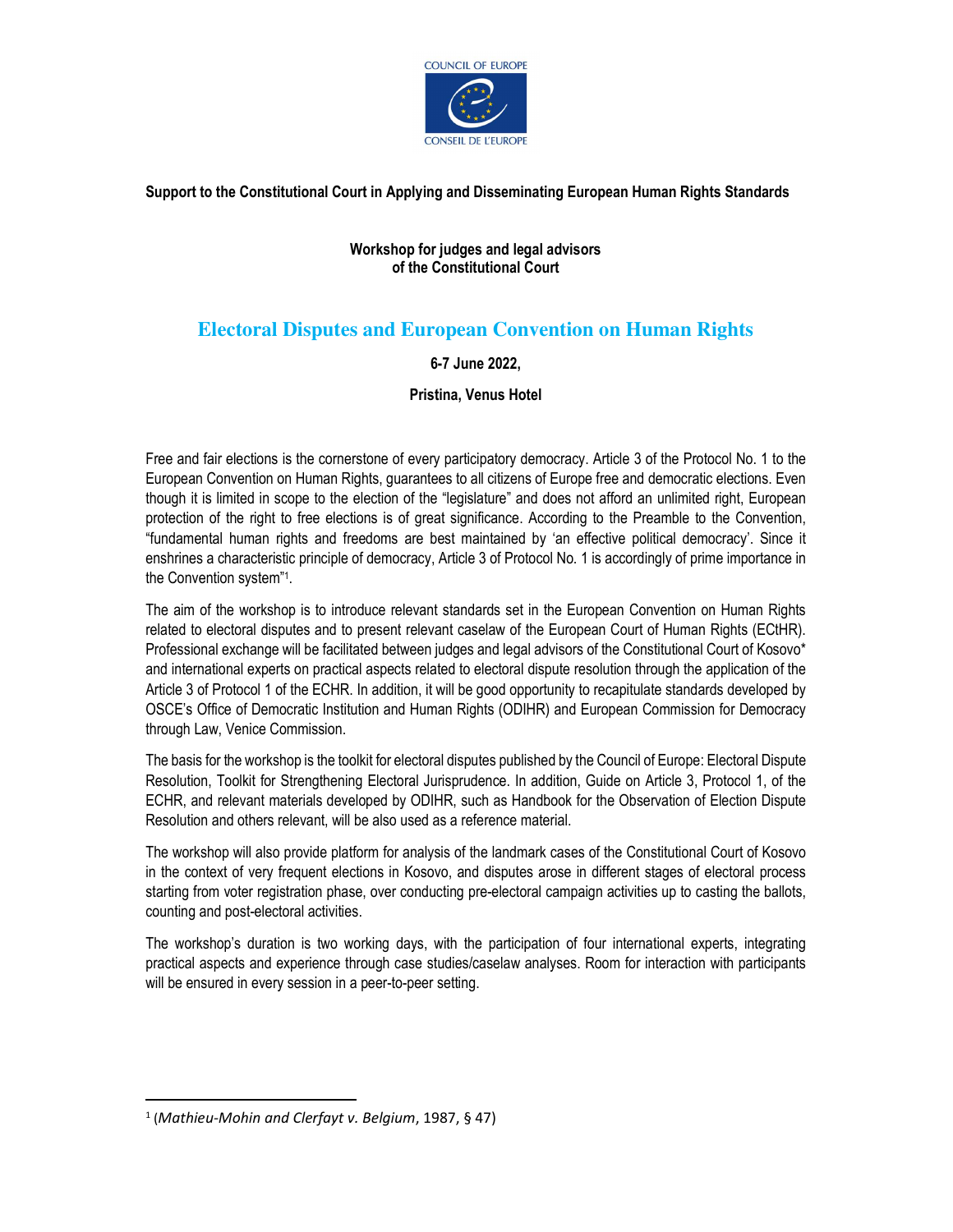

## **Day 1**

| $9.15 - 9.30$   | Registration of participants                                                                           |
|-----------------|--------------------------------------------------------------------------------------------------------|
| $9.30 - 9.45$   | Welcoming remarks and introduction to the training objective (content, objective, expected<br>outcome) |
|                 | Ljubisa Bascarevic, CoE Project officer                                                                |
| $9.45 - 11.15$  | Setting the context: ECHR jurisprudence and international standards on democratic<br>elections         |
|                 | Dmytro Tretyakov, Senior Lawyer, Registry of the ECtHR                                                 |
| $11:15 - 11:30$ | Coffee break                                                                                           |
|                 | The right to vote and to stand for election, standards and practice                                    |
| 11.30 - 13.00   | Vasil Vashchanka, ODIHR Election Expert<br>$\bullet$                                                   |
|                 | Dmytro Tretyakov, Senior Lawyer, Registry of the ECtHR                                                 |
|                 |                                                                                                        |
| 13.00 - 13.45   | <b>Discussion</b>                                                                                      |
| 13.45 - 14.45   | Lunch                                                                                                  |
| 14.45 - 16.00   | Administration of elections and post-electoral disputes in comparative perspective                     |
|                 | Vasil Vashchanka, ODIHR Election Expert<br>$\bullet$                                                   |
|                 | Dmytro Tretyakov, Senior Lawyer, Registry of the ECtHR                                                 |
| 16.00 - 16.15   | Coffee break                                                                                           |
| $16.15 - 17.00$ | Electoral Disputes - Aspects related to Pre-electoral Campaigning                                      |
|                 | Ivan Godársky, International Election Specialist, Media Legal Affairs<br>٠                             |
| $17.00 - 17.15$ | Summing up of Day 1                                                                                    |

## **Day 2**

| $9.15 - 9.30$   | Registration of participants                                                            |
|-----------------|-----------------------------------------------------------------------------------------|
| $9.30 - 11.00$  | Electoral Dispute Resolution - Perspective of Venice Commission, standards and practice |
|                 | Gaël Martin-Micallef, Legal Officer, Venice Commission<br>٠                             |
| 11.00 - 11.15   | Coffee break                                                                            |
| $11.15 - 12.30$ | Overview of electoral legislation of Kosovo*                                            |
|                 | Gaël Martin-Micallef, Legal Officer, Venice Commission<br>٠                             |
|                 | Vasil Vashchanka, ODIHR Election Expert<br>٠                                            |
|                 | Nathania Tabone, OMIK Senior Election Legal Adviser<br>٠                                |